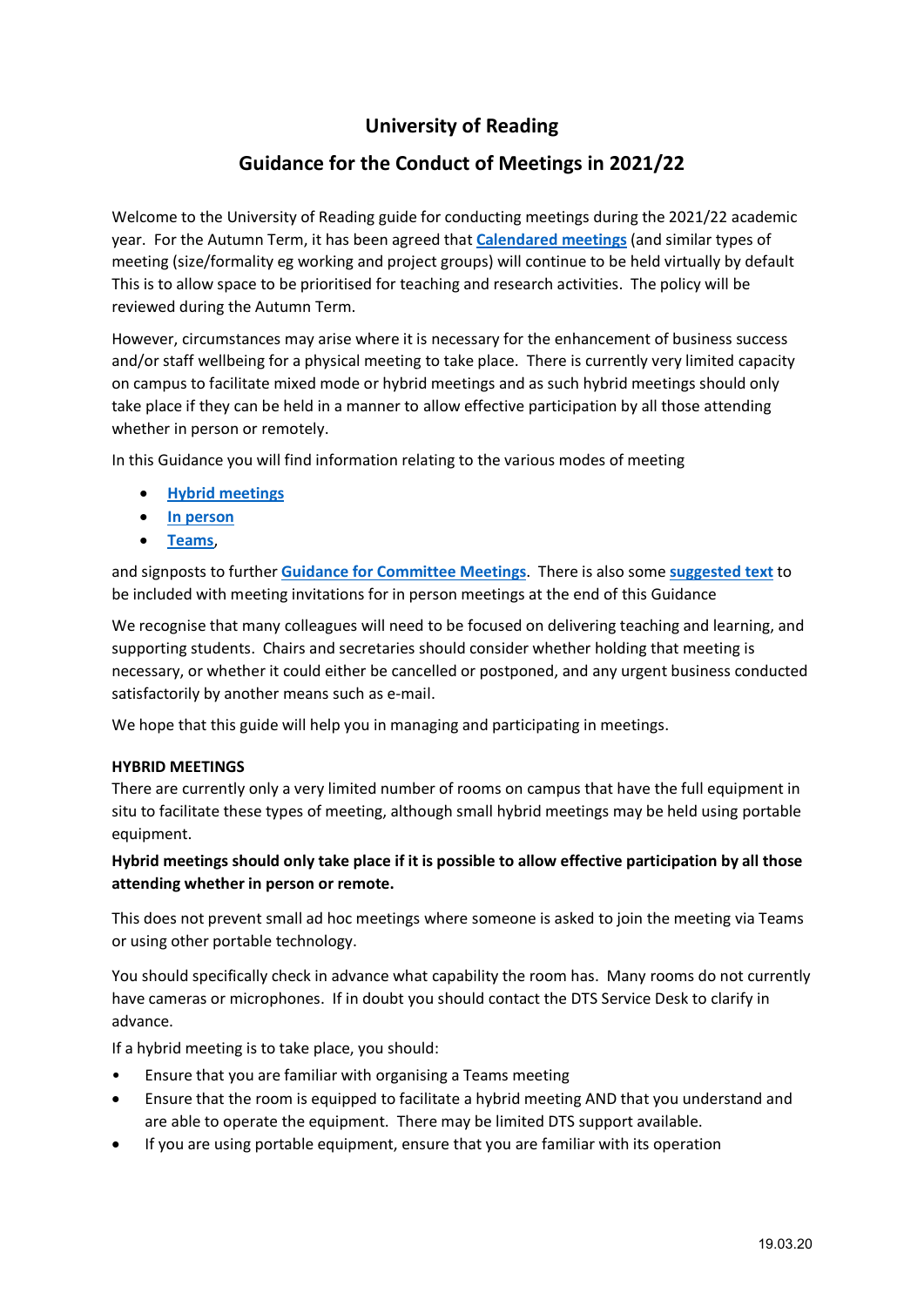#### **IN PERSON MEETINGS**

#### **Before the Meeting**

If you are considering holding a meeting in person you should consider

- i) **why** it is necessary to hold the meeting in this manner and
- ii) **how** will you risk assess to ensure it is Covid secure

It may be reasonable to hold meetings in-person to

- Consider sensitive or challenging discussions which need to be in-person (such as staff or student wellbeing, or managing poor performance, etc)
- Maintain confidentiality not provided by either at-home working or from an open plan or multi occupancy office situation
- Review extensive or detailed written resources or documents that don't reproduce well on screen (eg detailed financial accounts, maps or printed publicity materials, etc)
- Enable creative and interactive engagement that can be most effectively facilitated by meeting in person,
- Where it is necessary to take tour premises or the campus together, to physically observe an issue and then discuss it

Any meeting being held in person should be risk assessed. For small informal meetings this could be a dynamic risk assessment (checking room capacity/opening windows etc). For larger formal meetings when they are able to take place, this will include a more detailed risk assessment. The **[revised generic risk assessment for meetings](https://www.reading.ac.uk/health-safety-services/health-and-safety-resources/risk-assessments)** should be used.

Meetings in person should be a collective decision of the Chair and meeting members. This will always be subject to room availability and any decision of the MRT on maximum numbers permitted. In deciding on holding an in person meeting, you should take into account the requirements of any attendees with a disability who maybe attending the meeting and ensure that the meeting can be conducted in an inclusive manner for everyone attending the meeting in any form.

Any in person meeting will need to adhere any restrictions that remain in place at the time of the meeting.

You should also refer to the **[Good Practice Guide to Committee Servicing](https://www.reading.ac.uk/about/governance/governance-zone)** available on the Governance Zone

When holding an in-person meeting, you will need to:-

- Book a suitable space for the meeting that:
	- o is of sufficient size to maintain social distancing taking account of reduced room occupancies; and if possible
	- o has the necessary equipment to enable the meeting to be attended by attendees unable to attend in person.
- Read the **[Meeting Room Generic Risk Assessment](https://www.reading.ac.uk/health-safety-services/health-and-safety-resources/risk-assessments)** in advance and determine whether any additional control measures are required for the room you have booked or the activity planned
- Take account of the requirements of any attendees with a disability who maybe attending the meeting and ensure that the meeting can be conducted in an inclusive manner for everyone attending the meeting in any form.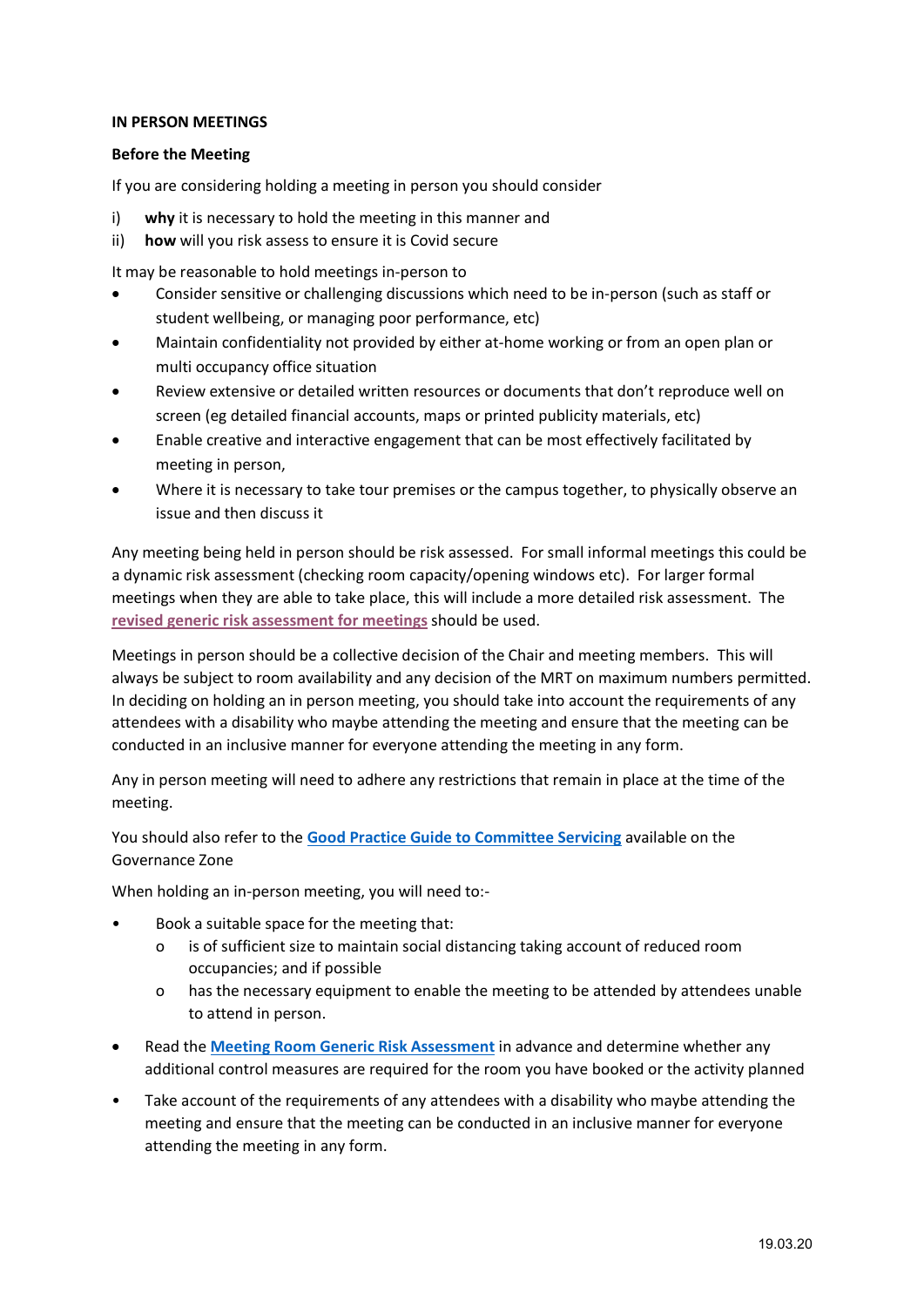- In all cases, when sending out invites to the Meeting you should include a Teams Meeting link (as a reserve) but make it very clear that the meeting will be in person and whether or not there will be an ability to join remotely
- When sending out invites to a larger formal meeting and when issuing papers, meeting organisers should send out a copy of the **[Meeting Room Generic Risk Assessment](https://www.reading.ac.uk/health-safety-services/health-and-safety-resources/risk-assessments)** as well as any additional instructions the meeting space may require. **[Text for inclusion in the Meeting invite](#page-6-0)  [and paper issue is included at the end of this Guidance](#page-6-0)**

#### **During the Meeting**

If you are attending a meeting in person, a good rule of thumb is to always assume when you walk into the room that the microphones are already live to other locations! This will help prevent any extraneous pre-meeting conversation from being broadcast when you might not intend it to.

Where meetings are mixed physical (face to face) and virtual (online) it is appropriate for the Chair to ask online participants to speak first.

Chairs – it will be important to engage remote participants, don't forget they are there if the meeting is a mixed model meeting. Asking questions frequently can help both to engage and to keep a personal connection going. Try to be explicit in your questions. Ask a specific person a specific question. Asking open-ended questions to a large remote audience will often result in "dead air" and then multiple people talking at once.

#### In addition to the Guidance above, the following **MUST** be adhered where the meeting has any in person element:

#### Refreshments

Current advice (SN76) is that eating or drinking can create aerosols and these activities should be discouraged in shared spaces. As a general rule, participants should not eat or drink during an inperson meeting save for for medical reasons or reasons of discomfort

If the meeting is long, Chairs should remember to include breaks in the meeting to allow people to step outside for refreshment. Please bear in mind and make allowances for participants with metabolic conditions (eg diabetes) or mobility disabilities which makes going outside more difficult.

Please also remember that leaving the meeting may clash with other users exiting rooms in the building at busy times

The meeting **MUST** finish 10 minutes before the stated end time to allow for a safe and managed exit and avoid clashes with any subsequent room occupants. (**see [Meeting Room Generic Risk](https://www.reading.ac.uk/health-safety-services/health-and-safety-resources/risk-assessments)  [Assessment](https://www.reading.ac.uk/health-safety-services/health-and-safety-resources/risk-assessments)**)

#### <span id="page-2-0"></span>**TEAMS MEETINGS**

Before setting up any Teams Meeting you should read the guidance that can be found using the following link – Communicating with Teams

<https://www.reading.ac.uk/internal/its/phones/communicating-with-teams.aspx> which provides all users with important information relating to Microsoft Teams. In particular you should read the guidance- **Guidelines for using Microsoft Teams** which includes privacy information for all users regarding call recording, details of specific matters that are not permitted to be recorded, and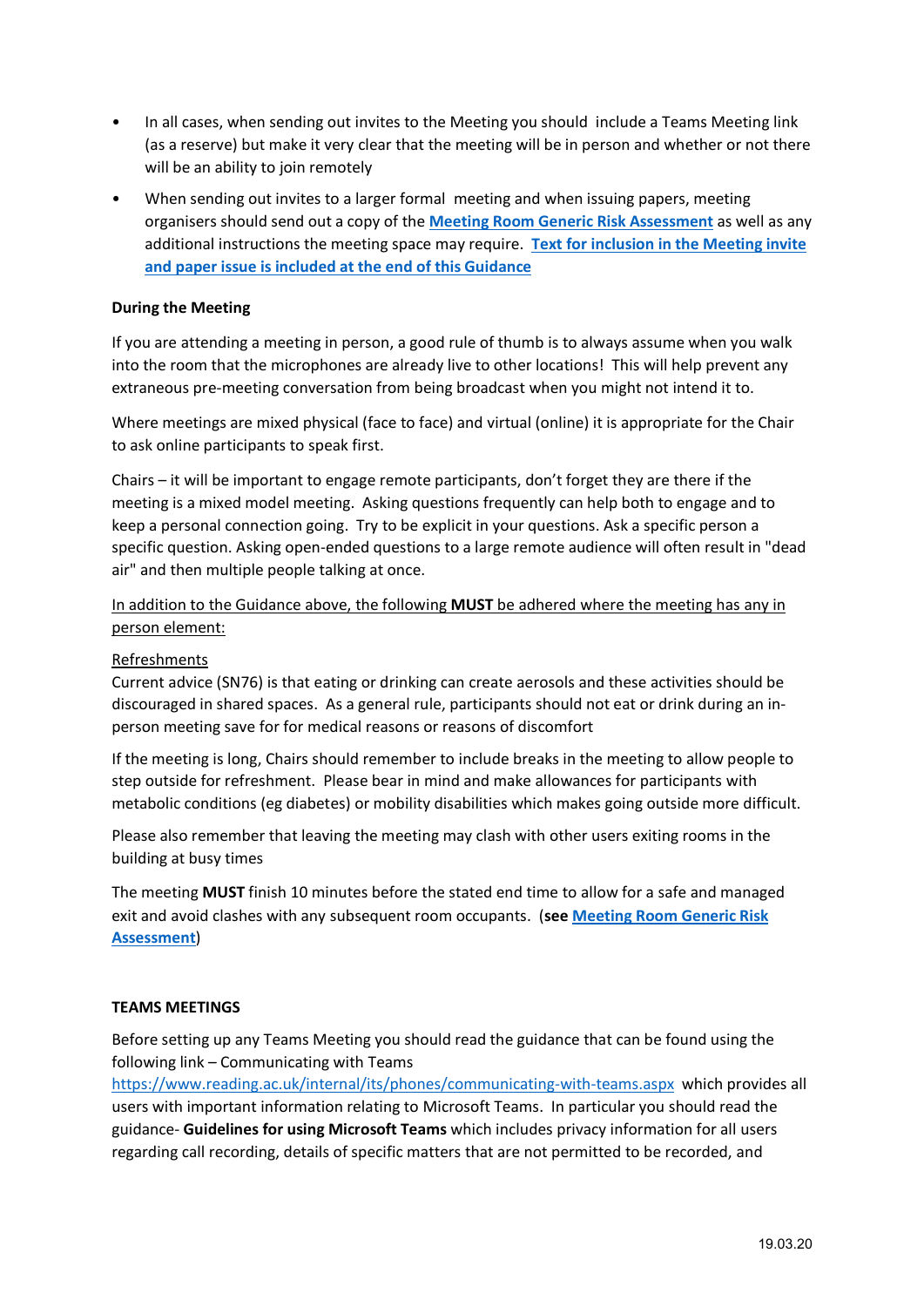etiquette for chat and calls. Further information on recording of meetings can be found at <http://www.reading.ac.uk/internal/imps/DataProtection/imps-dp-data-protection-recording.aspx>

#### **Setting up a Meeting**

• Set up your meeting in Outlook in the usual way. If you need help to do this, please refer to <https://www.reading.ac.uk/nmsruntime/saveasdialog.aspx?lID=143209&sID=491321>

Meetings will be held using Microsoft Teams. On the task bar at the top of your screen you should have a "New Teams Meeting" button. Click this to add a link to your meeting invite. If you have anyone joining the meeting who is likely to join by phone, you will need to ensure that the meeting link includes a phone number and ID

• If you have external participants, please ensure that they know how to join a virtual meeting either by phone or online. If participants don't have Teams they can connect using a web browser (by clicking on the link in the meeting request) or by calling the phone number in the meeting request (this is **not** a free phone number).

#### **Before the Meeting**

- Please test equipment and connectivity prior to the meeting.
- To participate in a meeting, you need a microphone and speakers/earphones or a headset.
- Headphones with a microphone can be used (if you have them) and may make the call easier to manage with less background noise. If you don't have a headset, please mute your microphone unless you are actually speaking.
- Using the video function so that other participants can see you does help with engagement, but consider how good your internet connection is – you may need to turn off the video to improve sound quality at points during any digital meeting.
- If using video remember to turn on your PC camera and microphone and position your camera so that you can be seen properly and not silhouetted against a bright light. Please be aware that striped clothing and large jewellery can interfere with the picture quality. Consider what could be seen in the background – you may wish to use the 'blur background' function. Try to keep your body movements to a minimum as excessive movement can degrade video quality
- Mute other devices and close/mute any applications that might distract you or others in the meeting (bleeps from emails arriving can be distracting for others).

#### **Starting the Meeting**

- Where possible join the meeting at least 5 minutes before the scheduled meeting time to ensure connectivity, enable a register of attendees to be taken and a prompt start and to avoid disrupting other members while you enter. If you arrive late for whatever reason, please make yourself known in the chat function or by raising your hand
- To join the meeting, simply select the meeting link provided in the calendar invitation. Then:
	- Connect your headset/earphones (if applicable)
	- Test your settings (5+ minutes before the meeting is due to start)
		- o **Enable video** and check your camera angle.
		- $\circ$  Click on the three dots in the middle of the screen and select 'show device settings'
		- o **Check your speaker volume**
		- o **Check your microphone** (select the little symbol to unmute, speak to test, and re-mute)
	- Mute your microphone
	- Select 'join' you have now joined the meeting.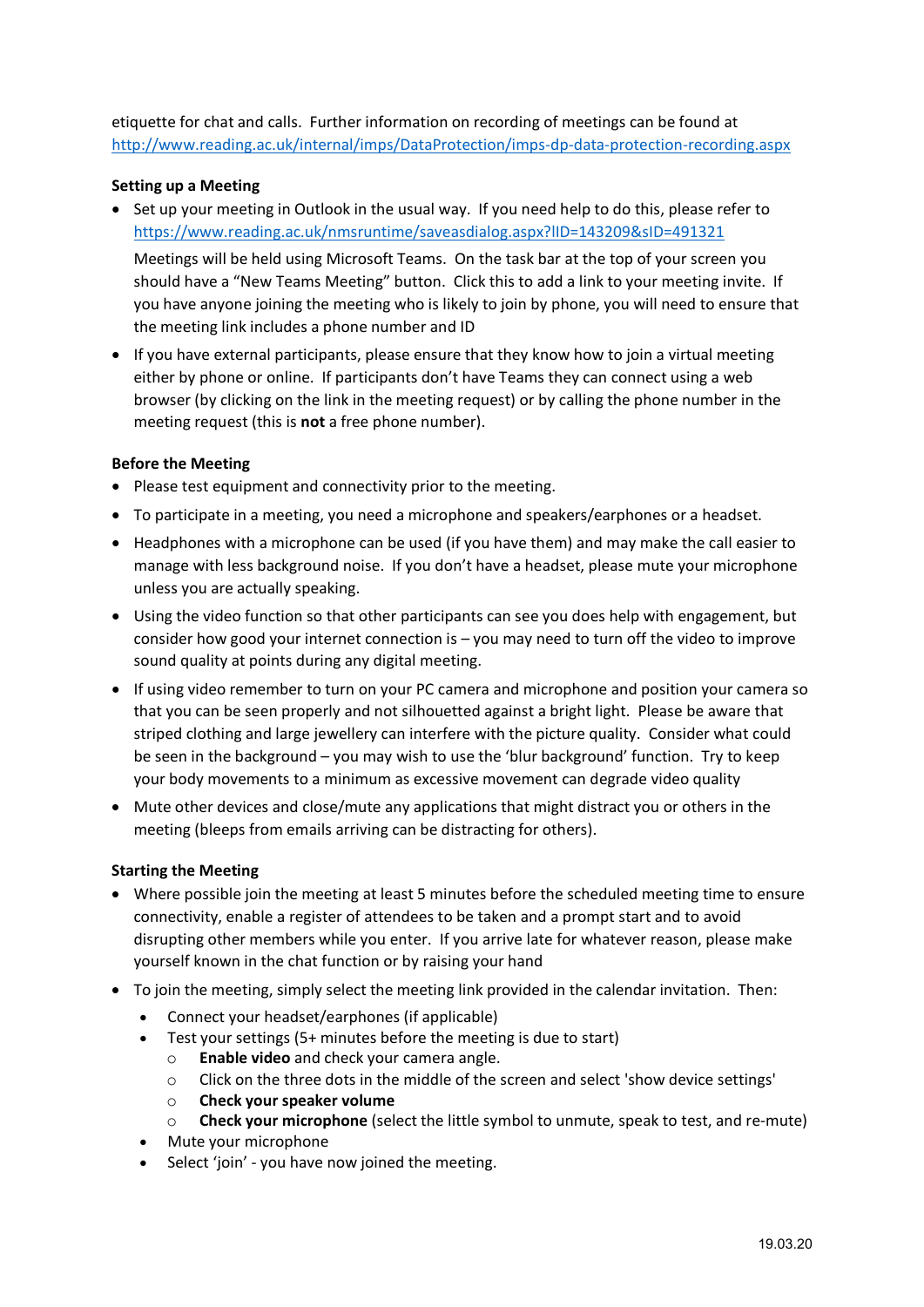- The meeting will not start until the Chair is in attendance and the meeting is quorate (if necessary).
- When joining the meeting, assume that cameras will be on; meetings are much more personal that way. NB: It may be necessary (especially in larger meetings) for everyone to turn their video off in order the improve connectivity.
- Unless this meeting has been run before and everyone understands already, the Chair should make clear how raising hands and/or chat will be used. In a small meeting, it may be decided that neither needs to be used. If chat is to be used, it is important that it does not become its own separate meeting. The Chair and Secretary may decide in large or complex meetings to ask one of the members to monitor the chat and bring to their attention any matters of note.

#### **Conducting the Meeting**

- The role of the Chair is critical to maintain order, to make sure everyone is involved and has a chance to speak. Please remember that whilst many of us are now familiar with the new meeting arrangement and the technology involved, this may not be true for everyone, especially for external participants.
- If meeting for the first time, or if the meeting is occasional, take time for everyone to make introductions so that everyone knows who is on the call (unless there is a large number of participants).
- If you are leading a larger meeting, you may need to ask participants to turn off their video if the quality of connectivity becomes an issue.
- Video-conference meetings should move at a slightly slower pace than a typical meeting due to a two to three second delay for most systems to communicate. If you're leading the meeting, make sure there are sufficient pauses after asking a question
- It is advisable to allow regular breaks during longer meetings virtual meetings tend to be more tiring for participants. It is strongly recommended that meetings finish 10 minutes **before** the stated end time to allow participants a short break before the next meeting.
- Regardless of where you are, remember that you are in a meeting. Give your full attention to the participants as you would if you were in the same room. Avoid being distracted by e-mail, Web surfing, or texting.
- All presenters need to ensure that it is clear what agenda item and/or page is under discussion.
- Please speak a little more slowly to ensure that everyone can hear.
- Please do not interrupt or speak over people. If you wish to 'come in' on discussion, please use the 'raise your hand' or 'Chat' functions.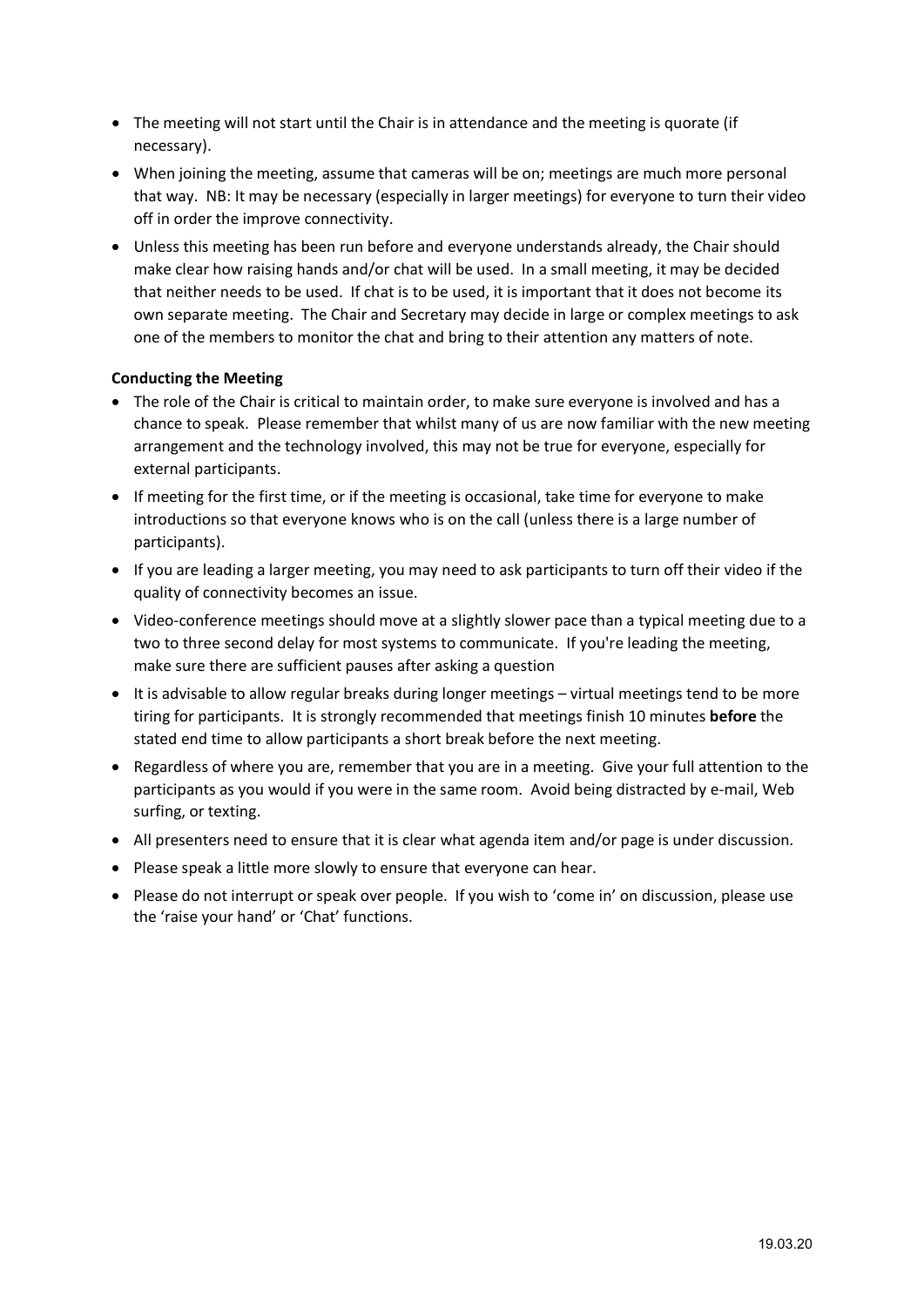

- To bring up the "meeting chat" or "raise your hand" functions, use the buttons indicated in red (above). Bear in mind that everyone participating will be able to see your comment in Chat, unless you send it as a private message. If using the raise your hand function, wait to be invited to speak by the Chair. Don't forget to lower your hand once you have spoken (just click the hand symbol again)
- Other members have the option to click a small thumbs up icon to the right of the comment if they "like" it. This is particularly useful if you were going to ask the same question.
- The Chair will address someone by name if they wish to invite them to respond so that all members are sure who needs to answer.
- Remember to mute your phone/microphone when not speaking, particularly if you are in a noisy area or using your keyboard – "noises off" can be very distracting and can make it difficult for other people in the meeting to hear clearly.
- It is suggested that participants should also make eye contact by looking into the camera, as it makes conversation among the participants appear more natural.

#### To summarise:

- Do speak clearly
- Do keep body movements minimal and keep any gestures slow and natural
- Do maintain eye contact by looking into the camera
- Do dress as is appropriate for a business meeting
- Don't interrupt other speakers
- Don't carry on side conversations
- Don't cover the microphone
- You may find it helpful if you haven't met for a while or have new participants to break the ice by going around the "virtual" room and asking everyone to introduce themselves.

#### **Ending the meeting**

- The Chair or Secretary should summarise at the end any actions that have been agreed, responsibilities, and deadlines.
- The Chair will formally end the meeting and you should end the call remember that until you do so, others may still be able to see and hear you.
- Please remember if you are joining a meeting and there are other people present where you are, it may be appropriate to: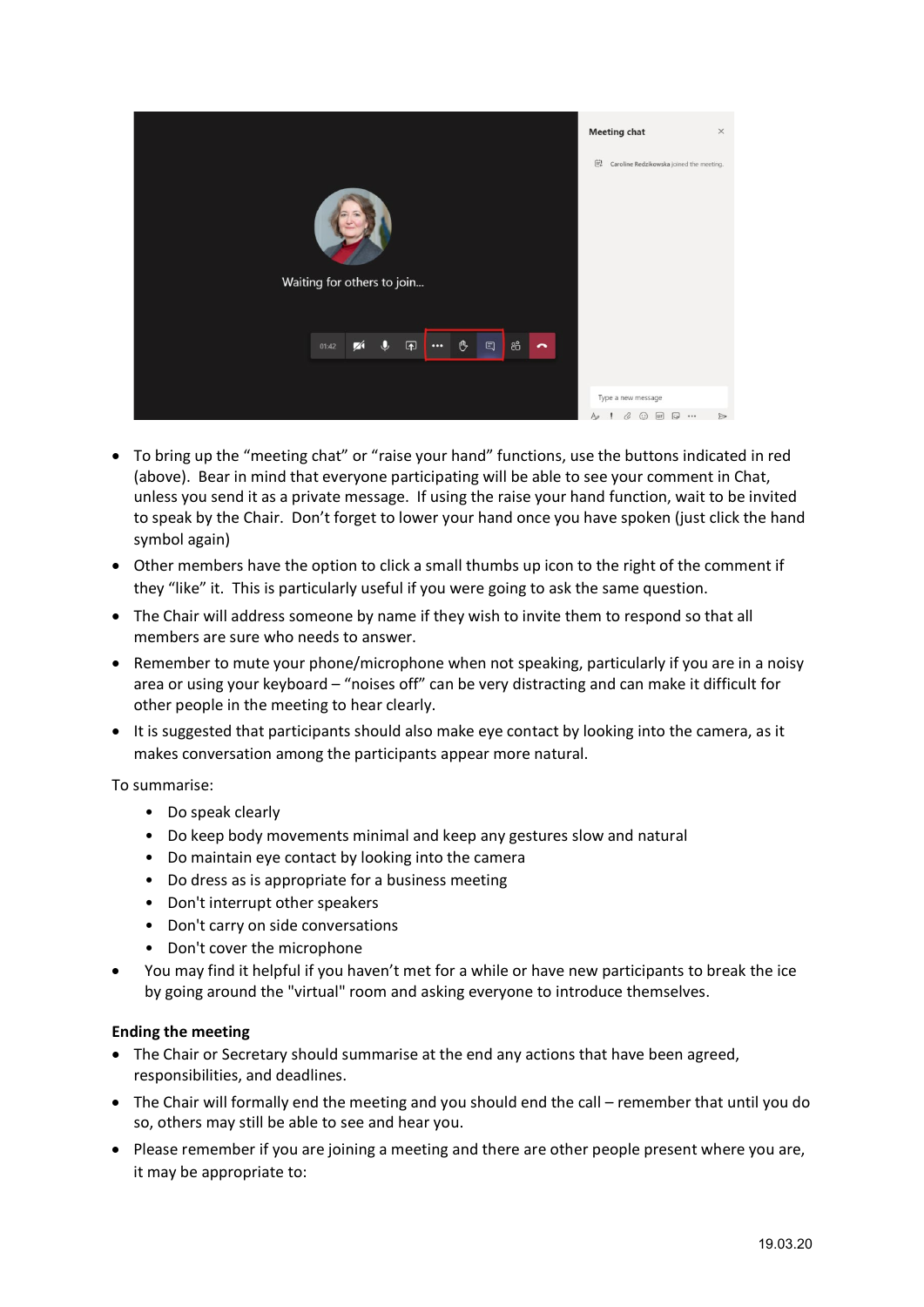- o Blur your background
- o Use your headphones and microphone to limit distraction and prevent any confidential discussion from being overheard
- If you are working out of the office or at home, try and find a quiet space to join the meeting. Your colleagues will understand that this is not always possible
- If you are participating in or chairing a meeting and it is clear that colleagues have child-care or other responsibilities, please be understanding and considerate if an occasional "visitor" joins in

#### **Other methods for conducting meetings**

#### **Conference calls**

Where only a small number of attendees are unable to be physically present, you might be able to conduct a telephone conference call. This can be done via Teams.

#### **Email**

Email can be used to cover the whole business of a meeting or to support decision-making.

Meeting business (paperwork) can be emailed to committee members and they can reply to confirm that they approve. Approvals should be monitored on a spreadsheet or similar for auditing purposes.

Comments on items can also be taken by email and 'for information' items/presentations can also be circulated by email. However, it would be important to ensure that the minute taker/secretary is copied into any comments on items circulated in this way so that there is an accurate record of those in the meeting minutes record.

#### **Other important 'good governance' points to consider**

#### Connectivity

All digital solutions will rely on users having strong broadband or telephone reception. This may not be available to everyone and may prevent some users from participating fully or at all in some cases. If this happens, think in advance about how you could participate, eg emailing comments or questions in advance

# ------------------------------------------------------------------------------------------------------------------------------------

# <span id="page-6-0"></span>**In person Meetings- Text to be included with**

- Meeting Invite
- Agenda papers
- Any amended invite or updated papers

If you are intending to join the meeting in person, please read the Risk Assessment attached to this [invite/email] BEFORE coming on to campus.

In particular please note the following :

- DO NOT come to campus if you have symptoms of COVID 19
- DO NOT arrive more than 10 minutes before the meeting
- Follow and act on follow all local building signage,